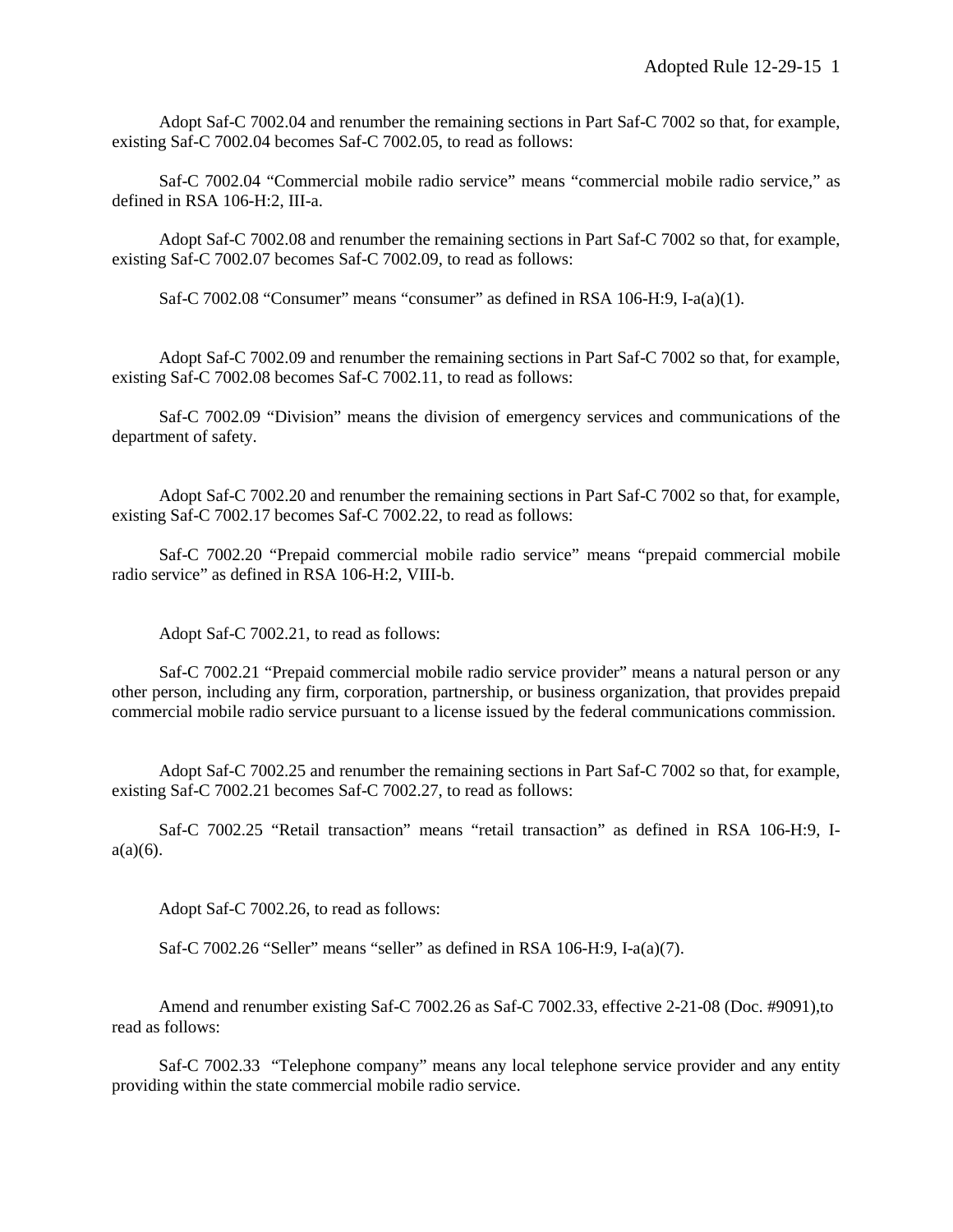Amend Saf-C 7007.01, effective 2-21-08 (Doc. #9091), cited and to read as follows:

## PART Saf-C 7007 FUNDING OF THE ENHANCED 911 SYSTEM

## Saf-C 7007.01 Imposition of the Surcharge**.**

(a) The surcharge, set forth in RSA 106-H:9, shall be assessed by each local exchange telephone carrier and other telecommunication service provider to any customer or subscriber which is capable of accessing, connecting with, or interfacing with enhanced 911 by dialing or initializing or otherwise activating the enhanced 911 system through the numerals "911" by means of a landline local telephone exchange device, cellular telephone device, wireless communications device, radio, or any other communications devices or means.

(b) Notwithstanding the provisions of (a) above, the surcharge set forth in RSA 106-H:9 shall be collected by each seller of prepaid commercial radio service from a consumer with respect to each retail transaction sourced to New Hampshire.

(c) For purposes of (b) above, a retail transaction is sourced to New Hampshire:

(1) If the transaction occurs in person at a seller's location in New Hampshire; or

(2) If (1) does not apply, the prepaid commercial mobile radio service is evidenced by a physical item, such as a card, and the purchaser provides a New Hampshire delivery address for such item; or

(3) If (1) and (2) do not apply, the consumer gives a New Hampshire address during the consummation of the sale, including the address associated with the consumer's payment instrument if no other address is available, and the address is not given in bad faith; or

(4) If (1)-(3) do not apply, the consumer's mobile telephone number is associated with a postal zip code, telephone area code, or location within New Hampshire.

Amend Saf-C 7007.03, effective 2-21-08 (Doc. #9091), cited and to read as follows:

Saf-C 7007.03 Exemptions.

(a) Notwithstanding Saf-C 7007.01 above, no such surcharge shall be imposed upon more than 25 business telephone lines capable of voice transmission per customer billing account, including PBX trunks and Centrex lines.

(b) For the purposes of this section, a PBX trunk or a Centrex line physically located in a local exchange area shall be counted as one unit.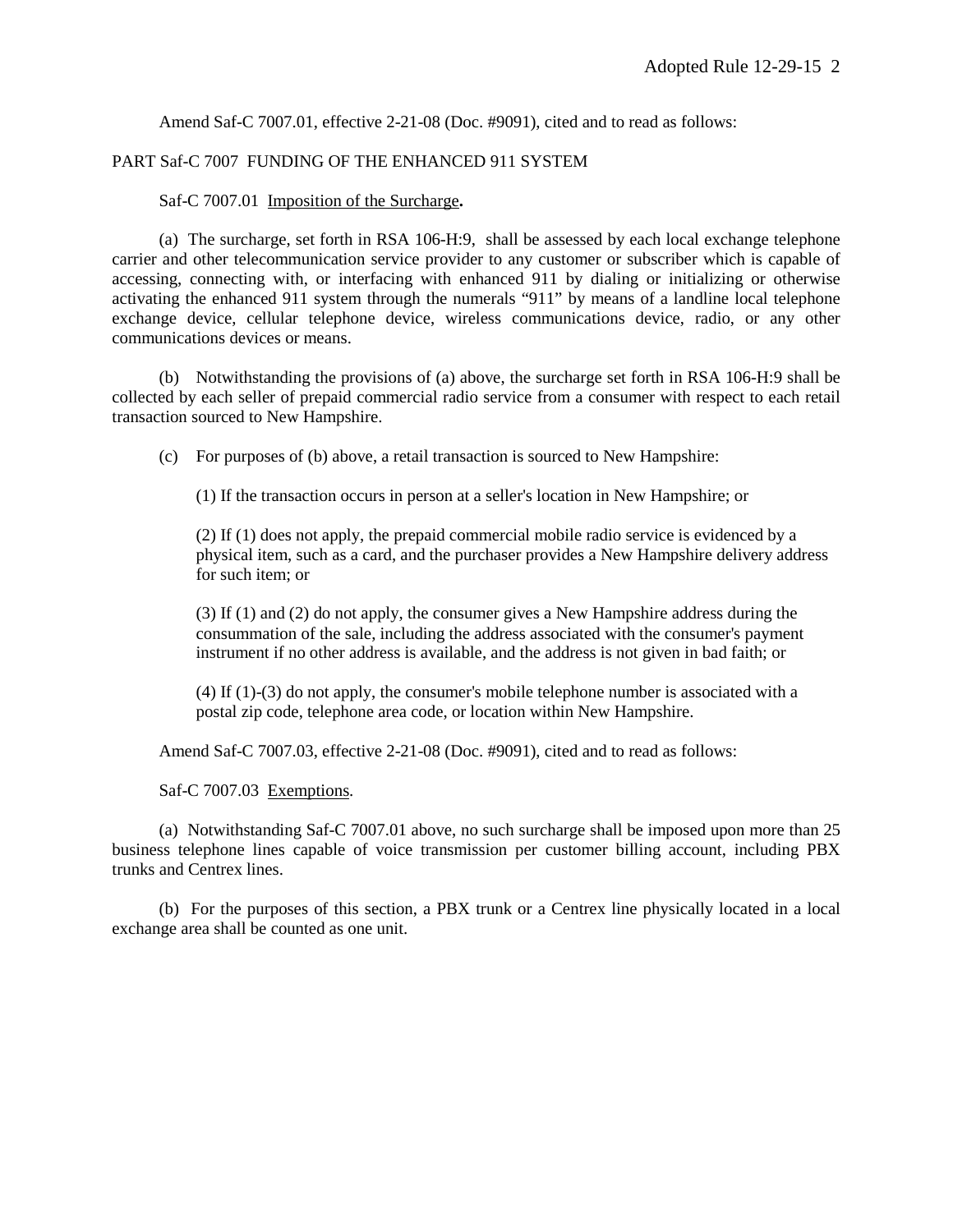(c) If a minimal amount of prepaid commercial mobile radio service is sold with a prepaid mobile device for a single, non-itemized price, then the seller may elect not to apply the surcharge to such transaction.

(d) For purposes of (c) above, an amount of service denominated as 10 minutes or less, or 5 dollars or less, is minimal.

(e) A seller of prepaid commercial mobile radio service having less than 150 retail transactions in a calendar quarter and who has not collected the surcharge on such transactions shall not be required to remit the surcharge on those transactions, provided that the seller submits to the bureau a certification on form DESC 4 "NH Prepaid Commercial Mobile Radio Service Quarterly Exemption Certification," (rev 12/15), not later than the 15th day following such quarter, that the seller had less than 150 retail transactions in such quarter, along with such certification copies of invoices, receipts, or other similar documentation establishing the number of retail transactions in such quarter.

(f) The prepaid commercial mobile radio service surcharge shall not be subject to any other state or local tax.

Amend Saf-C 7007.04, effective 2-21-08 (Doc. #9091), cited and to read as follows:

Saf-C 7007.04 Collection of the Surcharge.

(a) All local exchange telecommunication service providers and other telecommunication service providers shall bill each access line or telephone number the surcharge imposed by this part and shall remit such surcharge revenue to the bureau on a monthly basis within 30 days of the last day of each month.

(b) The surcharge imposed by this chapter shall be stated as a distinct item on the subscriber's bill. The surcharge shall be construed as a debt of the subscriber to the local exchange telecommunication service provider or other telecommunication service provider who provides such telecommunication services, until paid, and, if unpaid, is recoverable at law in the same manner as the original charge for such telecommunication services.

(c) In the instances in which a local exchange telecommunication service provider or other telecommunication service provider resells its services through other entities, and if the local exchange telecommunication service provider or other telecommunication service provider collects the surcharge revenue from any of its resellers, the local exchange telecommunication service provider or other telecommunication service provider shall transmit such surcharge revenue on behalf of its reseller(s), identifying the name of each reseller(s), and the respective amounts of surcharge revenue being transmitted on behalf of the respective reseller(s).

(d) The amount of the surcharge collected by a seller of prepaid commercial mobile radio service from the consumer with respect to each retail transaction sourced to New Hampshire shall be either separately stated on an invoice, receipt, or other similar document that is provided by the seller to the consumer, or otherwise disclosed to the consumer.

(e) The seller shall be liable to remit all surcharge collected from consumers to the bureau on a monthly basis within 30 days of the last day of each month, including all such surcharge that the seller is deemed to collect where the amount of the surcharge has not been separately stated on an invoice, receipt, or other similar document provided by the seller to the consumer.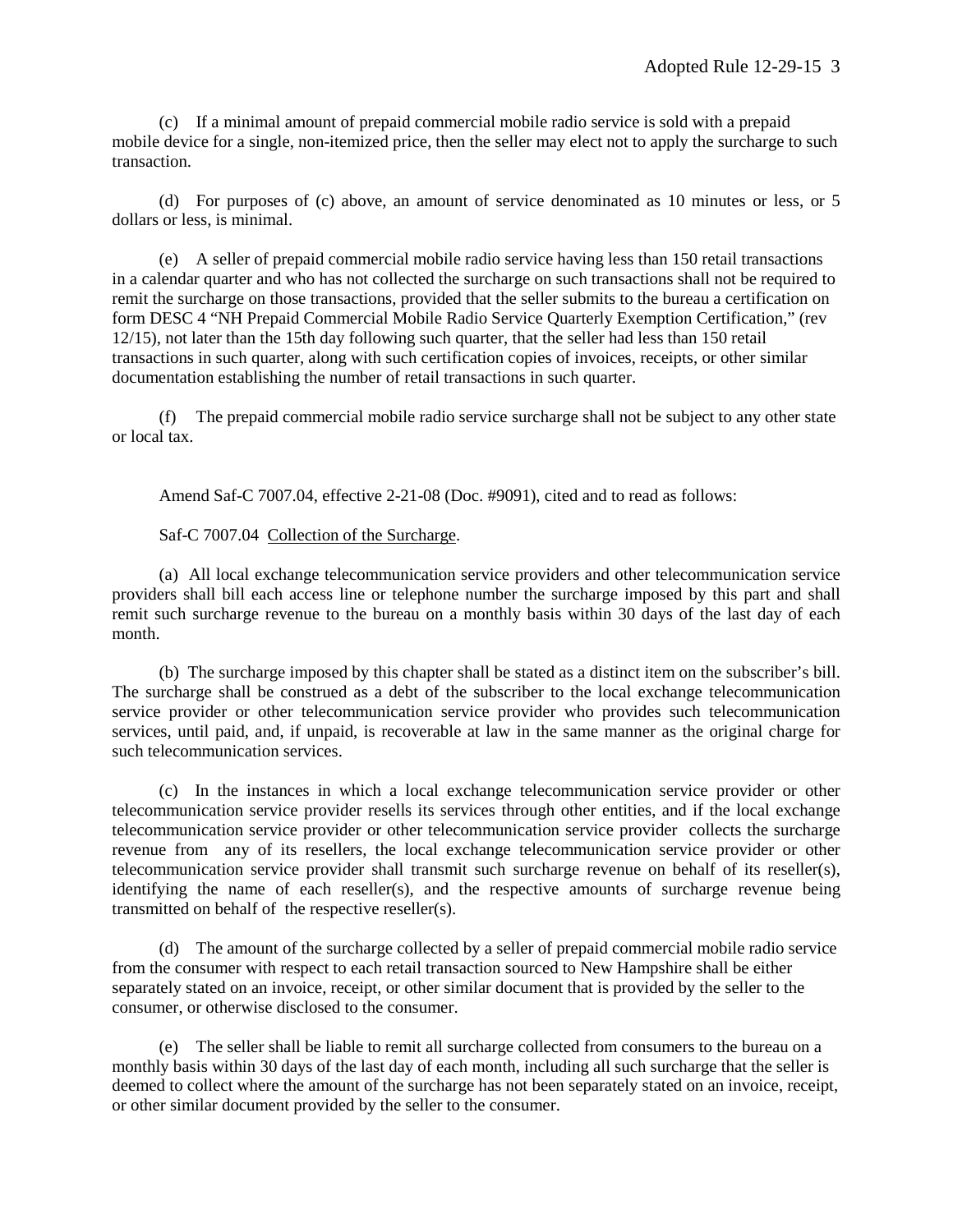Adopt Saf-C 7007.05 and renumber the remaining sections in Part Saf-C 7007 so that, for example, existing Saf-C 7007.05 becomes Saf-C 7007.06, to read as follows:

Saf-C 7007.05 Registration of Sellers of Prepaid Commercial Mobile Radio Service for Accounting, Remittance and Auditing Purposes.

(a) To implement the bureau's statutory function to collect surcharge on prepaid commercial mobile radio service retail transactions sourced to New Hampshire, each seller of commercial mobile radio service shall register with the bureau, no later than 30 days after the end of the month in which such seller completes its first retail transaction sourced to New Hampshire following the effective date of this section.

(b) Sellers shall register by completing form DESC 3, "NH Prepaid Commercial Mobile Radio Service Seller Registration Form," which requires sellers to provide the following information:

- (1) The name of the seller;
- (2) Its employer identification number;
- (3) Its complete mailing address;
- (4) Its e-mail address, if any;
- (5) The name of the person, if any, whom it designates as a contact person;
- (6) The complete address of its business location within the state;
- (7) The location of its books and records;

(8) The contact person and telephone number at the location where its books and records are maintained;

- (9) Its legal structure, whether an individual, a partnership, a corporation or other entity;
- (10) Identification of its legal structure, if it is not an individual, partnership, or corporation;
- (11) The state and date of its creation, if it is a legal entity;
- (12) The date of onset of its business in the state;

(13) The name, address, telephone number and employer identification number of an agent, if any, designated to file reports with the bureau.

(c) If a seller of prepaid commercial mobile radio service designates an agent to file reports with the bureau, it shall attach to the application form a copy of the agent's power of attorney. Such seller shall notify the bureau within 5 business days if any such power of attorney lapses or is revoked. A copy of any new power of attorney granted by a seller of prepaid commercial mobile radio service following registration shall be sent to the bureau.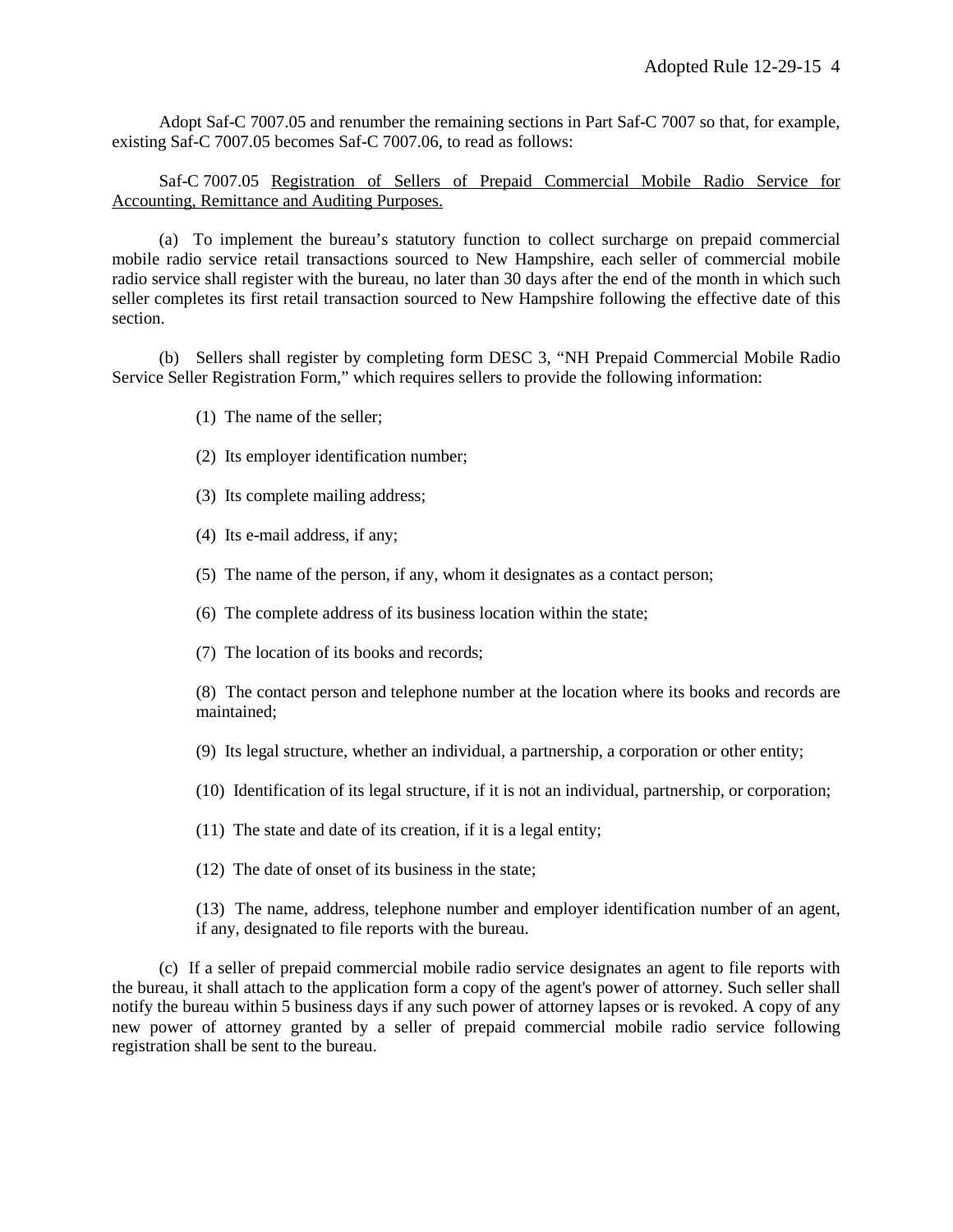Amend and renumber existing Saf-C 7007.05 as Saf-C 7007.06, effective 2-21-08 (Doc. #9091), cited to read as follows:

Saf-C 7007.06 Reporting Forms.

(a) Each local exchange telecommunication service provider or other telecommunication service provider shall remit such surcharge revenue along with a completed surcharge reporting form, DSEC 1.

(b) Each reporting local exchange telecommunication service provider or other telecommunication service provider shall submit the following on the surcharge reporting form:

(1) The reporting period;

(2) The number of access lines versus telephone numbers on which a surcharge is currently being paid;

(3) The number of access lines or telephone numbers on which:

- a. Surcharge collection was paid;
- b. Surcharge collection was uncollectible;
- c. Subtotal of a. and b. above; and
- d. Total of revenue remitted

(4) If applicable, a sworn attestation that the reporting carrier is a reseller and has remitted the requisite surcharge to an underlying carrier;

(5) The name of the underlying carrier in (4) above;

(6) Reporting company's name as shown on the public utilities commission or federal communications commission license/certificate;

- (7) Federal employer identification number;
- (8) Address of the reporting company;
- (9) Contact person completing the form;
- (10) Phone number of contact person;
- (11) Fax number of contact person;
- (12) Email address of contact person; and
- (13) Title of the contact person.

(c) Each seller of prepaid commercial mobile radio service shall submit the following on form DESC 2, "Prepaid CMRS Surcharge Report":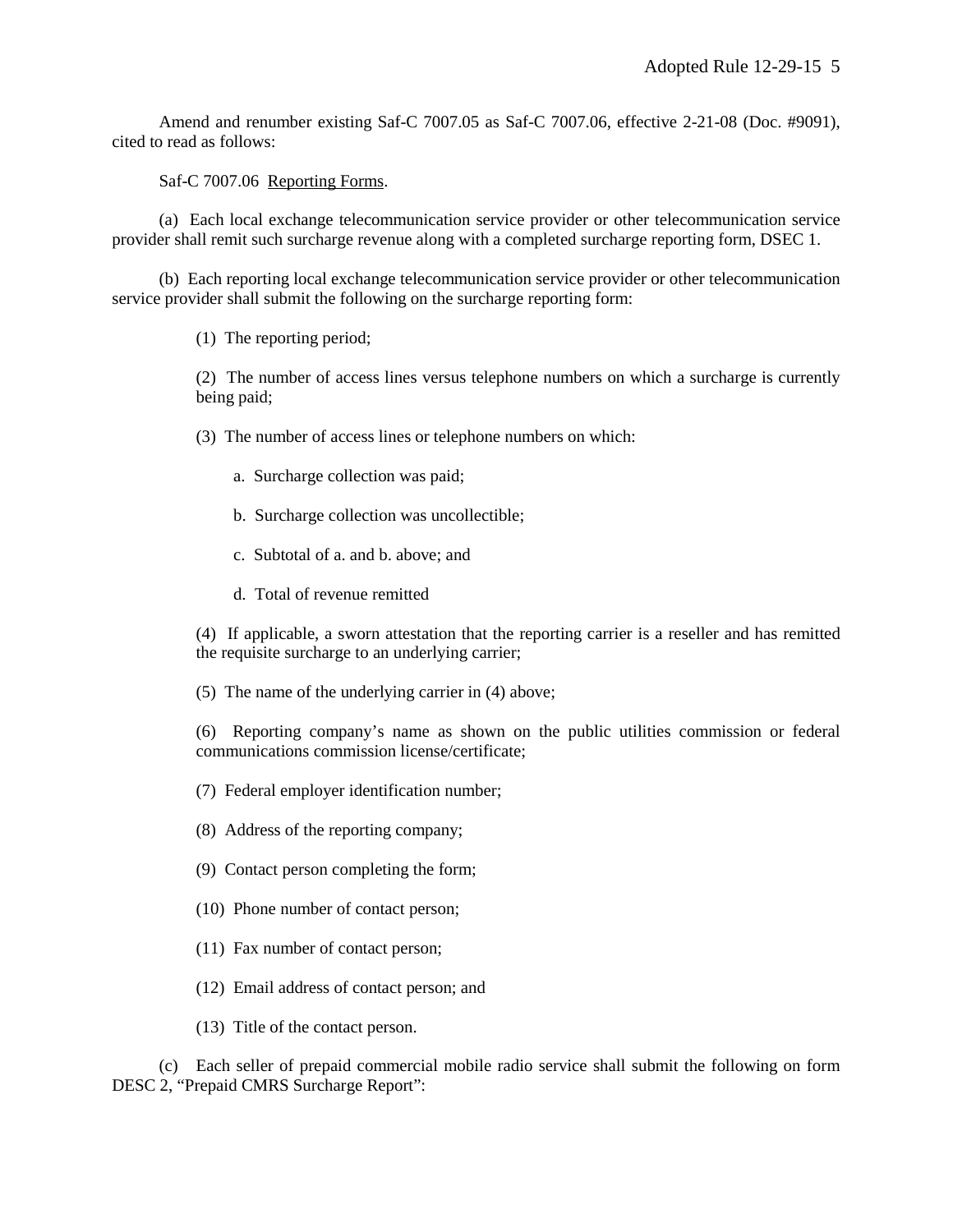(1) The reporting period;

(2) The number of retail transactions sourced to New Hampshire during the reporting period for which the seller collected surcharge;

(3) The number of retail transactions sourced to New Hampshire for which the seller has elected to not apply the surcharge pursuant to RSA 106-H:9, I-a(g);

- (4) The total amount of gross surcharge owed;
- (5) The total amount of surcharge retained pursuant to RSA 106-H:9, I-a(h);
- (6) The total amount of surcharge currently owed;
- (7) The total amount of revenue remitted;
- (8) Seller's name as registered pursuant to Saf-C 7007.05;
- (9) Federal employer identification number;
- (10) Seller's legal address;
- (11) Seller's mailing address;
- (12) Printed name of authorized person completing the form;
- (13) Phone number of authorized person completing the form;
- (14) Fax number of authorized person completing the form;
- (15) Email address of authorized person completing the form; and
- (16) Title of authorized person completing the form.

(d) The authorized person completing the form shall certify by the person's signature that the information on the form is true and correct to the best of the person's knowledge and belief, subject to the penalty for making unsworn false statements under RSA 641:3.

(e) The authorized person completing the form shall sign and date the form.

Amend and renumber existing Saf-C 7007.06 as Saf-C 7007.07, effective 2-21-08 (Doc. #9091), cited to read as follows:

Saf-C 7007.07 Evidence of Payment Elsewhere. All local exchange telecommunication service providers[ and], other telecommunication service providers and sellers of prepaid commercial mobile radio service shall be liable for the surcharge unless they can prove to the bureau that a surcharge has been paid to another state.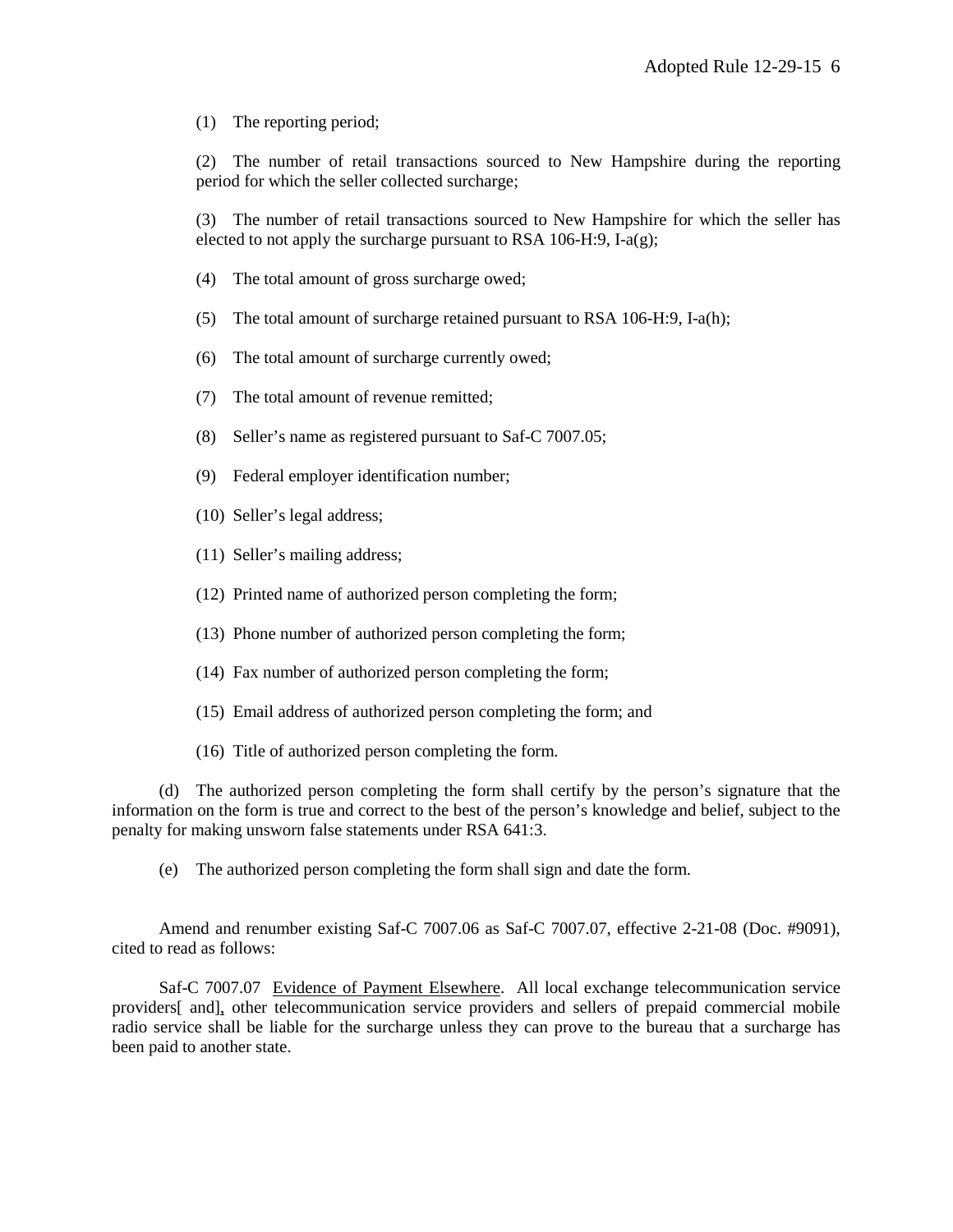Adopt Saf-C 7007.10 and renumber the remaining sections in Part Saf-C 7007 so that, for example, existing Saf-C 7007.09 becomes Saf-C 7007.11, to read as follows:

Saf-C 7007.10 Record Retention By Sellers of Prepaid Commercial Mobile Radio Service. Notwithstanding the provisions of Saf-C 7007.09,

(a) Every seller of prepaid commercial mobile radio service required to report in this State under this part, shall keep books, records, papers, and other documents which are adequate to reflect the information required by RSA 106-H:9.

(b) Without intending to limit (a) above, each seller who remits surcharge to the bureau shall maintain:

> (1) Accounting, financial, and general information necessary to establish the amount of the surcharge collected and remitted; and

(2) Information to substantiate:

a. Any surcharge the seller elected not to collect on sales of devices with a minimal amount of prepaid commercial mobile radio service, pursuant to RSA 106:H:9, I-a(g);

b. The amount of surcharge retained by the seller pursuant to RSA 106-H:9, I-a(h); and

c. Any other information required to be shown on any form required by these rules.

(c) Every seller of prepaid commercial mobile radio service that has lawfully not remitted surcharge on less than 150 retail transactions in a calendar quarter pursuant to RSA 106-H:9, I-a(i) shall maintain invoices, receipts, or other similar documentation establishing the number of retail transactions in such quarter.

(d) All books and records and other papers and documents required to be kept by this chapter shall:

(1) Be kept in the English language;

(2) At all times during business hours of the day, be subject to inspection by the bureau upon request; and

(3) Be furnished to the bureau either as hard copy or by electronic or digital media at the option of the bureau.

(e) For the purposes of  $(d)(3)$  above, if such information is submitted by electronic or digital media, it shall be in a format that is compatible with the software used by the bureau.

(f) All records and information shall be retained for a period of 3 years from the due date of the return unless notified by the bureau that the retention of the data is required for a longer period of time as a result of: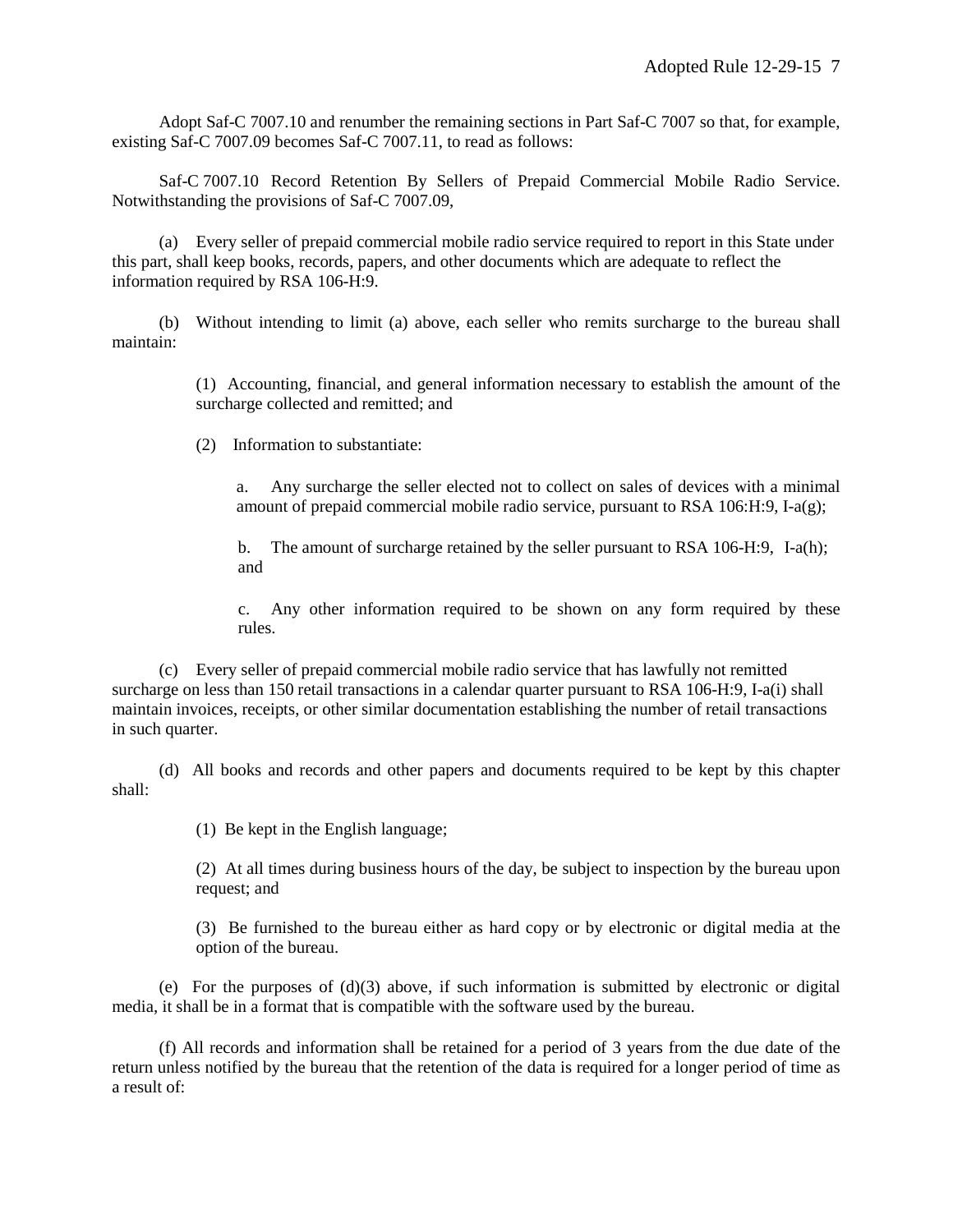(1) The commencement of an adjudicative proceeding involving the parties; or

(2) The completion of any litigation in which the data may be relevant.

(g) Each seller of prepaid commercial mobile radio service shall, upon request, provide the bureau with access to the seller's personnel for interviews during the regular business day.

Amend and renumber existing Saf-C 7009.09 as Saf-C 7007.11, effective 2-21-08, cited and to read as follows:

Saf-C 7007.11 Failure to File. A local exchange telecommunication service provider, other telecommunication service provider and sellers of prepaid commercial mobile radio service shall be assessed overdue surcharge amounts for past due amounts at any time.

Amend and renumber existing Saf-C 7009.10 as Saf-C 7007.12, effective 2-21-08, cited and to read as follows:

Saf-C 7007.12 Audits of Telephone Common Carriers and Telecommunication Services Providers. For telephone common carriers and telecommunication services providers, audits of the surcharge shall be conducted in accordance with the applicable rules of the department of revenue, pursuant to RSA 21-J and RSA 82-A. Any telephone common carrier or telecommunication service provider aggrieved by a determination of liability by the department of revenue may appeal pursuant to RSA 21-J.

Adopt Saf-C 7007.13, to read as follows:

Saf-C 7007.13 Audits of Sellers of Prepaid Commercial Mobile Radio Service.

(a) Audits of sellers of prepaid commercial mobile radio service shall be conducted by the department of safety in accordance with generally accepted auditing standards.

(b) When an audit is completed, the seller shall be notified by certified letter of the results. This letter shall be referred to as the audit findings letter.

(c) When the seller has overpaid the surcharge, the seller shall be notified of a refund within 30 days of the release of the audit findings letter.

(d) When the seller is liable for surcharge, the seller shall be sent a statement of account within 30 days of the release of the audit findings letter.

(e) If a seller disagrees with the results of an audit, the seller may elect to submit his/her objection(s), in writing, within 30 days of receipt of the audit findings letter. The objection(s) shall be submitted to the bureau, along with all evidence in support of the seller's position. Upon receipt, an administrative hearing shall be scheduled and held in accordance with the provisions of Saf-C 200, unless otherwise set forth in these rules. Failure of the seller to comply within the prescribed period of time, or to submit evidence in support of his/her position, shall constitute acceptance of the audit. If an administrative hearing is requested, any collection on the invoice shall be stayed until a decision from the hearings examiner is rendered.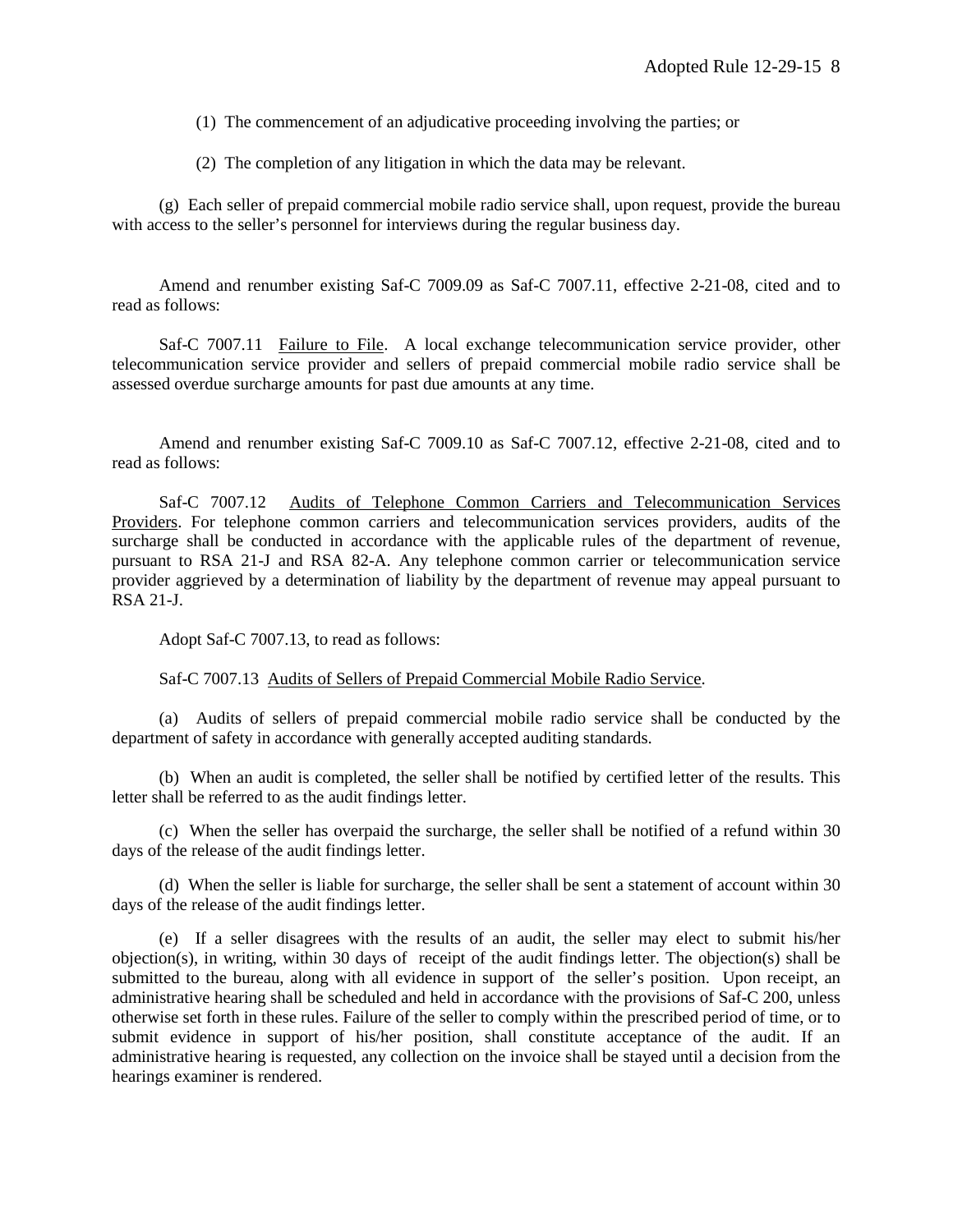Amend and renumber existing Saf-C 7009.11 as Saf-C 7007.14, effective 2-21-08, cited and to read as follows:

Saf-C 7007.14 Hardship.

(a) If a seller of prepaid commercial mobile radio service does not have the capability to generate the information necessary to submit a reporting form, pursuant to Saf-C 7007.06(c), the seller may request a waiver from the commissioner.

(b) The request for a waiver shall include:

(1) The name and contact information for the provider;

(2) A detailed explanation as to what resources are lacking in order to generate the information required for Saf-C 7007.06(c);

(3) Action the provider is taking to come into compliance with Saf-C 7007.06(c);

(4) The requested duration of the waiver; and

(5) A detailed explanation of the information or data that the seller will provide that will be the most comparable to that requested in Saf-C 7007.06(c).

(c) A waiver shall be granted if it complies with this section and if the information provided by the seller demonstrates its diligence in achieving compliance as well as a reasonable likelihood of achieving compliance. No waiver shall be granted for a period greater than 6 months from the effective date of Saf-C 7007.06(c).